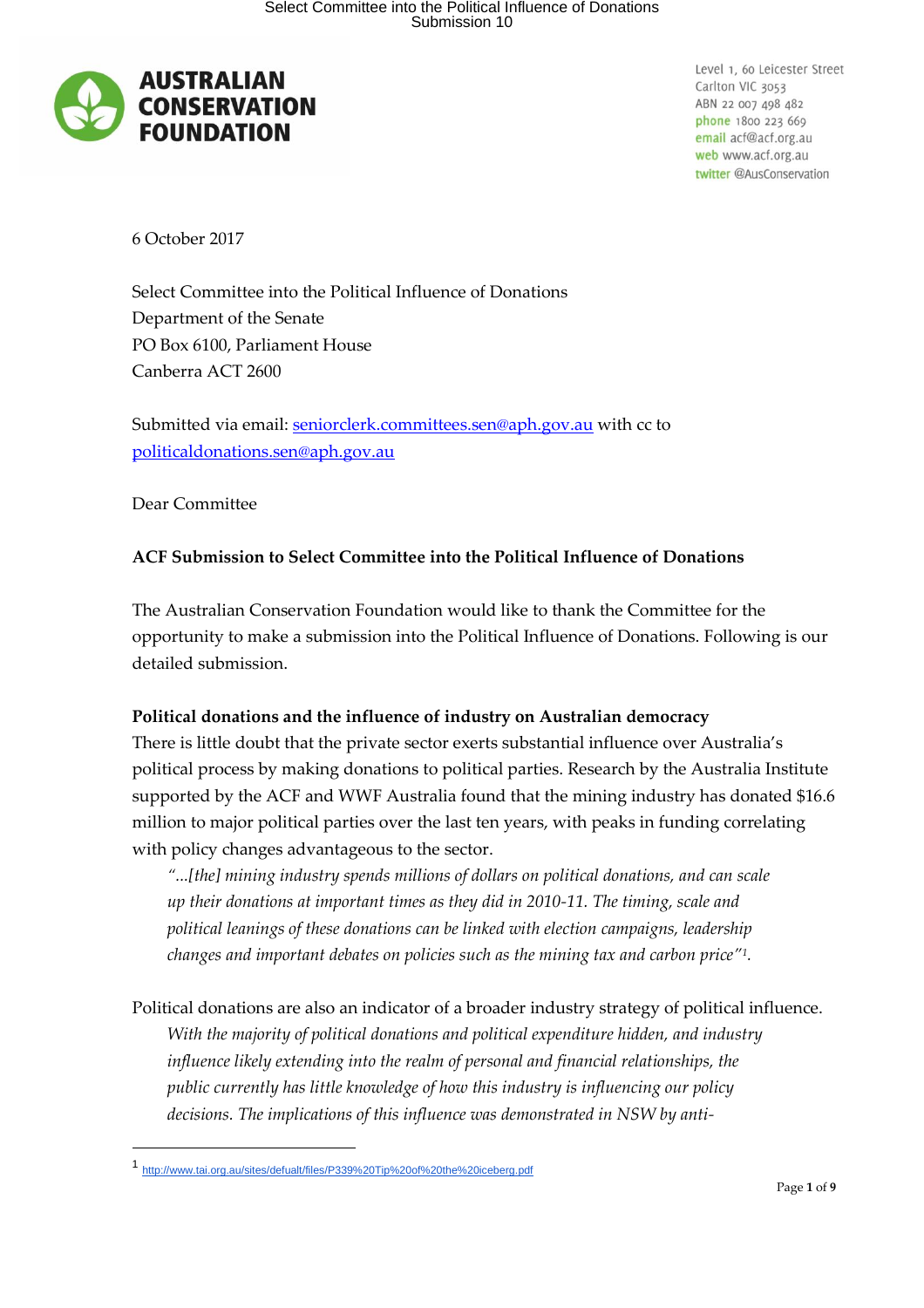

*corruption investigations called Operation Jasper and Operation Acacia. The NSW anticorruption commission (NSW ICAC) found that a complex web of personal relationships, favours, and mutual financial interests resulted in the issuing of mining licenses without any proper process".<sup>2</sup>*

ACF is concerned that industries and their peak bodies are running a two-track strategy of resisting reform of the national political donations regimes and calls for a national independent commission against corruption on one hand and, on the other, attacking the *Tax-Deductible Gift Recipient (DGR)* status of environment and other charities.

The political motivation behind DGR attacks is obvious. Public statements made over the past three years by the Federal Council of the Liberal Party<sup>3</sup>, Coalition MPs<sup>4</sup> and representatives from the Minerals Council of Australia (MCA) and the Institute of Public Affairs (IPA),<sup>5</sup> have all targeted the advocacy role of Australia's environmental organisations. There have been calls for the removal of tax deductible status for these organisations, and for changes to the Competition and Consumer Act<sup>6</sup> and the Corporations Act<sup>7</sup> to restrict their advocacy. This culminated in 2015 in the Australian Government launching a parliamentary committee inquiry – the House of Representatives Standing Committee on the Environment Inquiry into the Register of Environmental Organisations 2015/16 (HoR DGR inquiry) - that threatened to strip environmental advocacy organisations of their DGR status.<sup>8</sup>

The commencement of the inquiry followed a motion that was unanimously endorsed by the Federal Liberal Party to strip environmental organisations of their DGR status. During one inquiry hearing, Queensland Liberal MP George Christensen tweeted about cancelling DGR

2 ibid

-

[\(http://www.minerals.org.au/file\\_upload/files/reports/A\\_critique\\_of\\_the\\_coal\\_divestment\\_campaign\\_Sinclair\\_Davidson\\_Jun\\_2014.pdf](http://www.minerals.org.au/file_upload/files/reports/A_critique_of_the_coal_divestment_campaign_Sinclair_Davidson_Jun_2014.pdf)

<sup>3</sup> ABC News (30 June 2014) [http://www.abc.net.au/news/2014-06-29/andrew-nickolic-moves-to-strip-charity-status-from-some](http://www.abc.net.au/news/2014-06-29/andrew-nickolic-moves-to-strip-charity-status-from-some-environ/5557936?WT.ac=statenews_tas)[environ/5557936?WT.ac=statenews\\_tas](http://www.abc.net.au/news/2014-06-29/andrew-nickolic-moves-to-strip-charity-status-from-some-environ/5557936?WT.ac=statenews_tas)

<sup>4</sup> Daily Mercury <http://www.dailymercury.com.au/videos/christensen-sets-his-sights-green-political-activi/22865/>

<sup>5</sup> Sinclair Davidson for Minerals Council of Australia 'A Critique of the Coal Divestment Campaign' (2014) [\(http://www.minerals.org.au/file\\_upload/files/reports/A\\_critique\\_of\\_the\\_coal\\_divestment\\_campaign\\_Sinclair\\_Davidson\\_Jun\\_2014.pdf](http://www.minerals.org.au/file_upload/files/reports/A_critique_of_the_coal_divestment_campaign_Sinclair_Davidson_Jun_2014.pdf)

<sup>6</sup> A review of competition law has the parliamentary secretary for agriculture, Richard Colbeck, talking about repeal of Section 45DD of the Competition and Consumer Ac[t.](http://www.theaustralian.com.au/national-affairs/companies-to-get-protection-from-activists-boycotts/story-fn59niix-1226724817535) [http://www.theaustralian.com.au/national-affairs/companies-to-get-protection-from-activists-boycotts/story](http://www.theaustralian.com.au/national-affairs/companies-to-get-protection-from-activists-boycotts/story-fn59niix-1226724817535)[fn59niix-1226724817535](http://www.theaustralian.com.au/national-affairs/companies-to-get-protection-from-activists-boycotts/story-fn59niix-1226724817535)

<sup>7</sup> Sinclair Davidson for Minerals Council of Australia 'A Critique of the Coal Divestment Campaign' (2014)

<sup>8</sup> See terms of reference at http://www.aph. gov.au/Parliamentary\_Business/Committees/ House/Environment/REO/Terms\_of\_Reference (accessed 5 July 2017)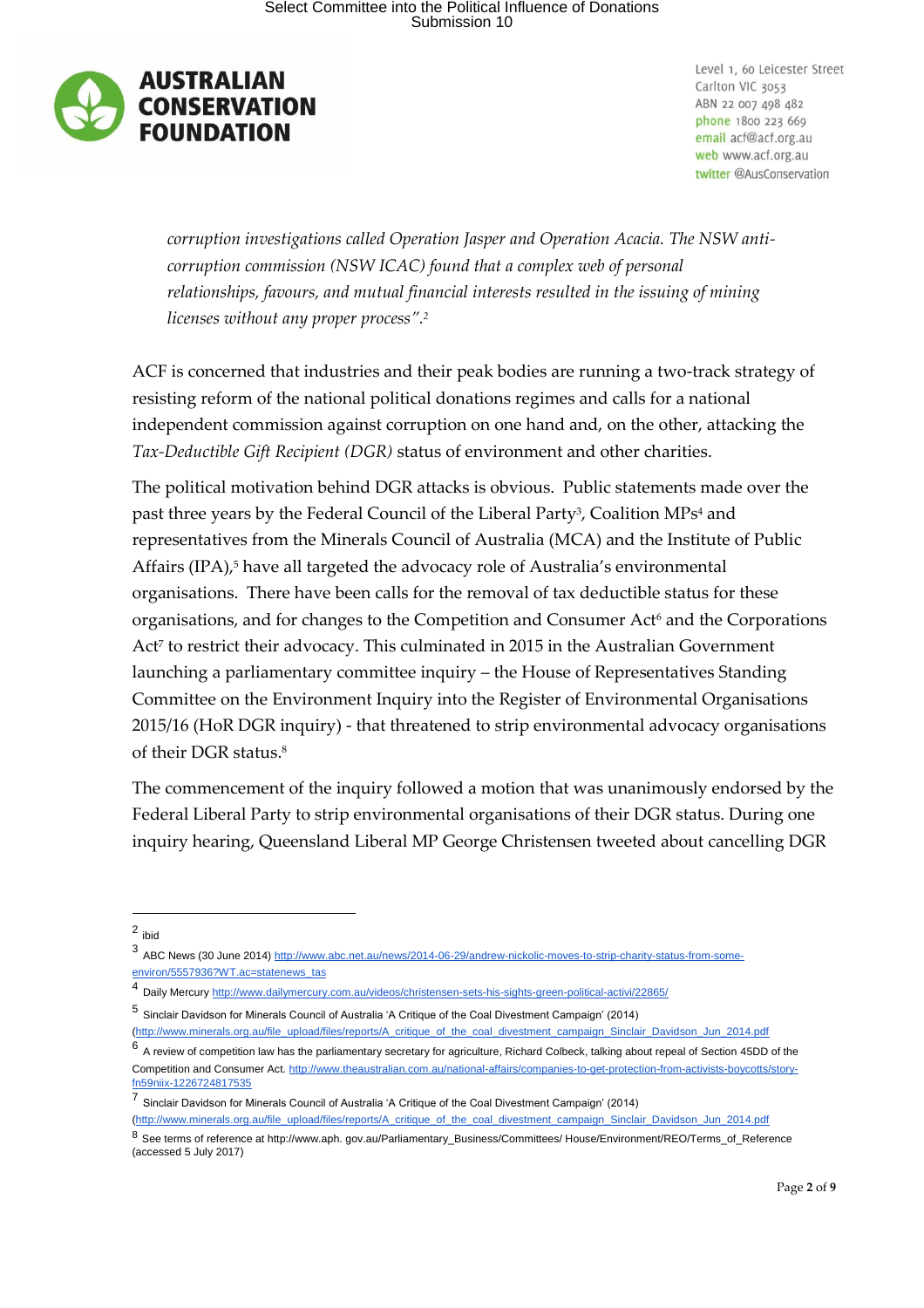

status: "Time to get the donations in. I can't see it continuing longer once we report". <sup>9</sup> After extensive public hearings, a majority of that Committee recommended in May 2016 that the advocacy activities of these groups be limited $10$  and the efforts of these groups be focused on 'on ground' environmental remediation work.

In the absence of any evidence before the Committee supporting such a recommendation and due to comments made publicly by Committee members prior to the public hearings, it is clear to ACF that this recommendation was a foregone conclusion, motivated by a desire by government members of the Committee to reduce and silence scrutiny of the government's poor environmental performance and appease industry lobby groups such as the MCA and the IPA. Opposition members issued a dissenting report and one government member opposed this recommendation.

Further, a majority of Committee members recommended that the Australian Tax Office impose administrative sanctions on environmental organisations that support, promote, or endorse illegal or unlawful acts such as blocking access, trespass, destruction of property and acts of civil disobedience.<sup>11</sup> Again, there was no evidence before the Committee that supported the making of such a recommendation and, again, this recommendation was rejected by opposition members and one government member. The right of community organisations to engage in peaceful protest is fundamental to our democracy and is a major feature that distinguishes countries like Australia from authoritarian regimes.

## **Political Donations**

-

When in Government, political parties are able to grant access to and over publicly owned environmental and natural resources that are a major source of private wealth and power in Australia. The benefits of commonly owned nature must be secured for the common, public benefit. The distribution of these common goods for public benefit is a hallmark of a just and democratic society. Opaque and secretive political donation regimes create the opportunity and motivation for corruption and undermine citizens' confidence and participation in the institutions of democracy and government.

<sup>&</sup>lt;sup>9</sup> Paul Carter, "Former Greens leader Bob Brown says Liberals out to get green groups," The Mercury, 21 July 2015, available at http://m. themercury.com.au/news/tasmania/formergreens-leader-bob-brown-says-liberals-out-toget-green-groups/story-fnj4f7k1-1227450553713 (accessed5 July 2017)

<sup>10</sup> Environment Committee, Report into the Register of Environmental Organisations, May 2016, Recommendation 5

<sup>11</sup> Environment Committee, Report into the Register of Environmental Organisations, May 2016, [5.95]-[5.102].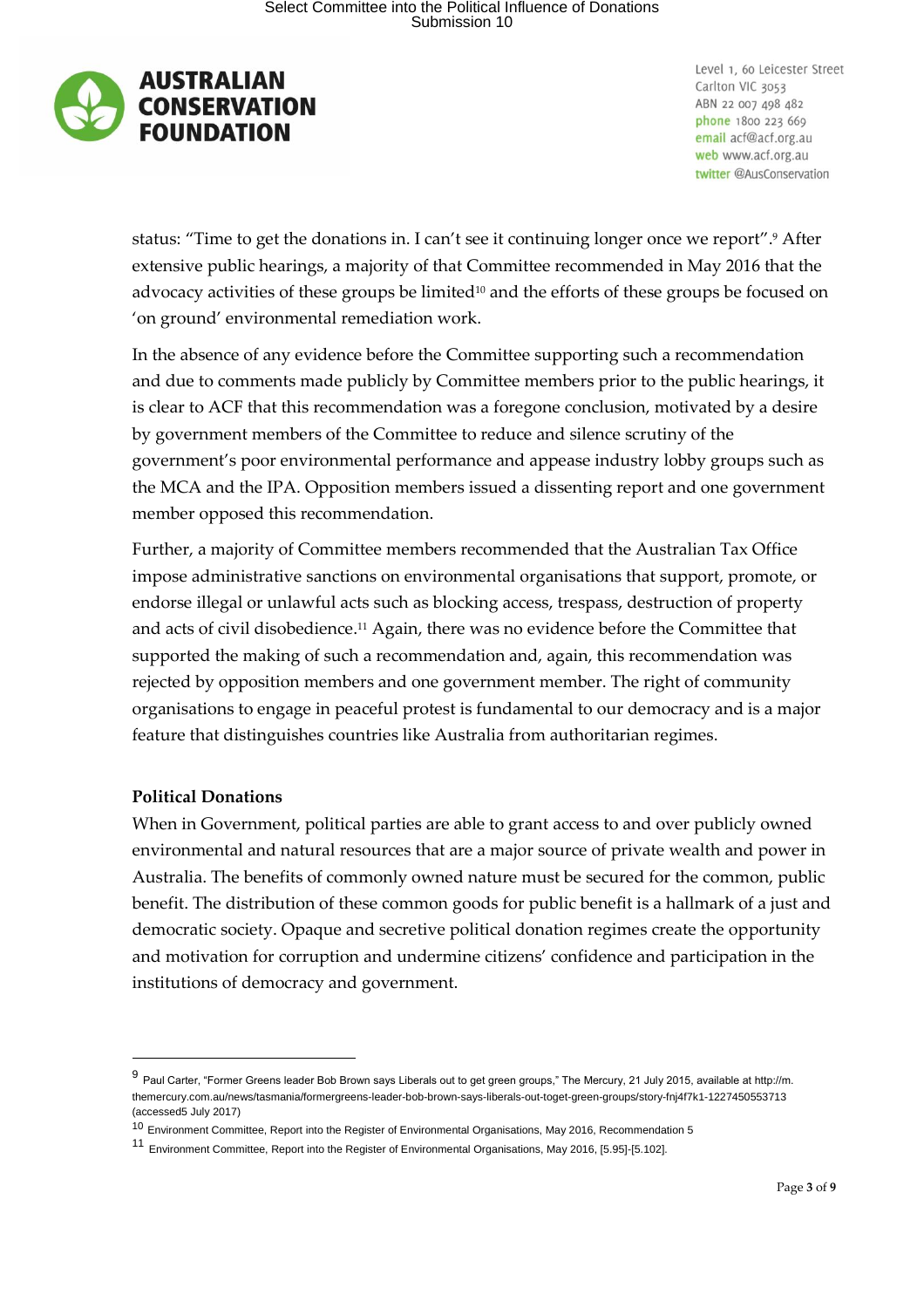

## **Associated Entities**

Beyond directly donating to parties, substantial sums are funneled through Associated Entities (AEs). An associated entity under the Commonwealth Electoral Act 1918 (s287) means an entity: *that is controlled by one or more registered political parties; or that operates wholly or to a significant extent for the benefit of one or more registered political parties; or that is a financial member of a registered political party; or on whose behalf another person is a financial member of a registered political party; or that has voting rights in a registered political party; or on whose behalf another person has voting rights in a registered political party.<sup>12</sup>*

Associated Entities (AEs) like Cormack Pty Ltd (Lib) and Labor Holdings Pty Ltd (Lab) receive income from industry that is then cycled through to national and state party branches. For example, in the 2015-16 reporting cycle:

- BHP Billiton was named as a source of income for Cormack (\$218,297) and for Labor Holdings (\$31,876)<sup>13</sup>.
- Wesfarmers was named as a source of income for Cormack (\$552,075) and for Labor Holdings (\$18,626).<sup>14</sup>
- Woodside Energy was named as a source of income for Labor Holdings  $($16,462).$ <sup>15</sup>
- Rio Tinto was named as a source of income for Cormack (\$244,414).<sup>16</sup>

The discrepancy between the amounts made as donations to political parties and funds directed to AEs is illustrated by disclosures relating to Wesfarmers. In the 2015-16 cycle Wesfarmers declared \$43,000 of political donations<sup>17</sup>. In the same period it was listed as a source of an additional \$5m worth of income by political parties and associated entities.<sup>18</sup>

As of the 2015-16 reporting cycle there are 187 Associated Entities registered with the Australian Electoral Commission (AEC). This is a diverse range of organisations, including

-

<sup>12</sup> [http://www.aec.gov.au/Parties\\_and\\_Representatives/financial\\_disclosure/guides/associated-entities/](http://www.aec.gov.au/Parties_and_Representatives/financial_disclosure/guides/associated-entities/)

<sup>13</sup> <http://periodicdisclosures.aec.gov.au/NamedOnOtherList.aspx?SubmissionId=60&ClientId=18056>

<sup>14</sup> <http://periodicdisclosures.aec.gov.au/NamedOnOtherList.aspx?SubmissionId=60&ClientId=20230>

<sup>15</sup> <http://periodicdisclosures.aec.gov.au/NamedOnOtherList.aspx?SubmissionId=60&ClientId=16026>

<sup>16</sup> <http://periodicdisclosures.aec.gov.au/NamedOnOtherList.aspx?SubmissionId=60&ClientId=18134>

<sup>17</sup> <http://periodicdisclosures.aec.gov.au/Donor.aspx?SubmissionId=60&ClientId=20230>

<sup>18</sup> It is important to note that in these cases, the income has been marked as "Other Receipt" meaning that it may not be a political donation per se, but a payment for a legitimate service. The limitations of the AEC's regime for categorising donations from other sources of income is discussed below. <http://periodicdisclosures.aec.gov.au/NamedOnOtherList.aspx?SubmissionId=60&ClientId=20230>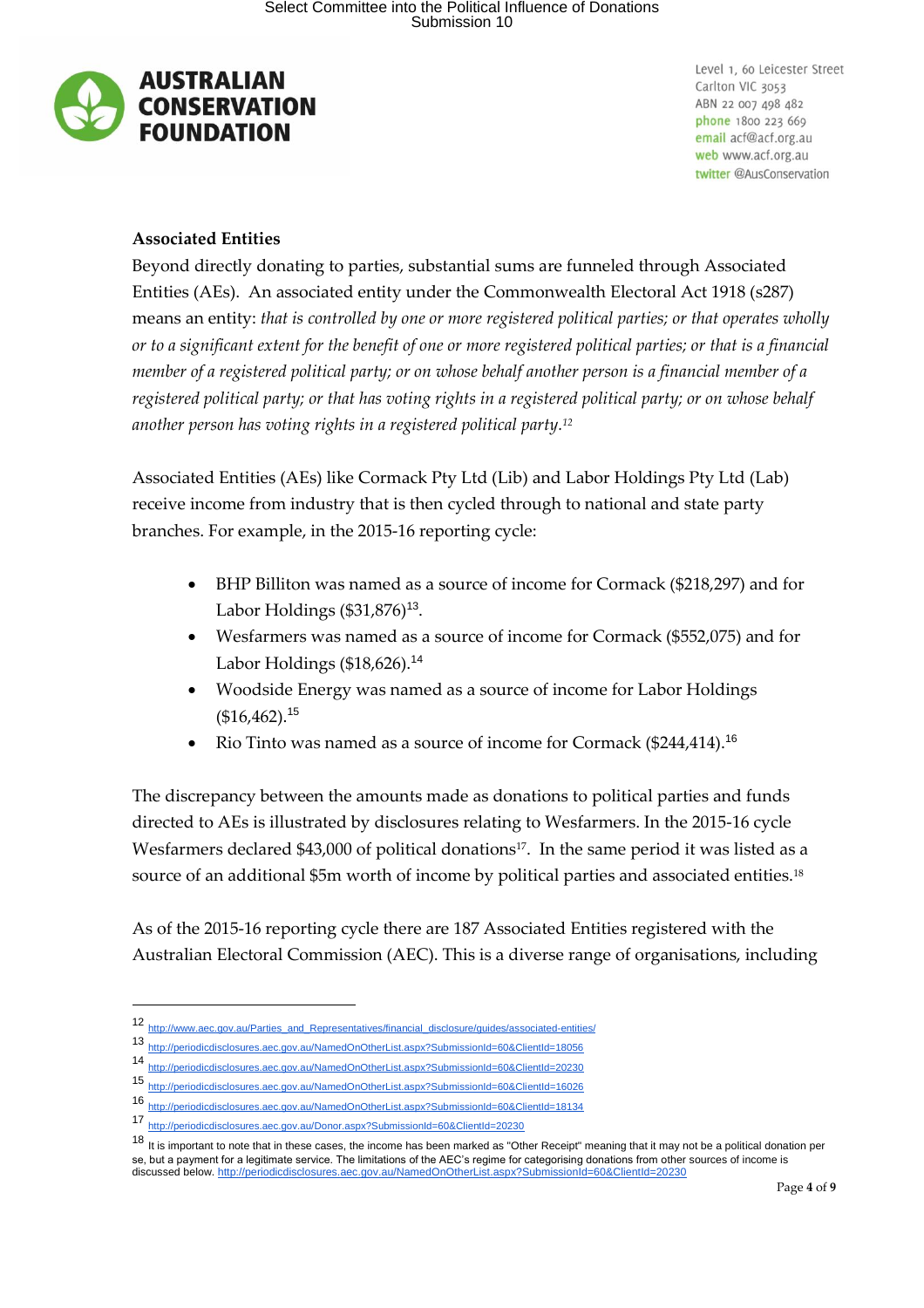

trade unions (more than 100 AEs are trade unions), party investment vehicles (such as Cormack and Labor Holdings), associated think tanks (such as the Liberal Party's Menzies Research Centre and Labor's Chifley Research Centre) and state and local fundraising forums (such as the Liberal's WA 500 Club or the Kooyong 200 Club).

The gross turnover of all 187 AEs is remarkably high. Figures disclosed to the AEC in the 2015-16 reporting period show a total income of a little over \$900m, with a total spend of \$860m. This figure, however, is distorted massively by the inclusion of unions, who are required to report their entire turnover to the AEC, even those components which are not related to their support of political parties. When unions are removed from the data the gross income of AEs is closer to \$29m and their total spend is almost \$35m. While this methodology isn't ideal, it gives a more accurate idea of the size of the AE sector in 2015-16.

AEs that primarily raise funds through investments and property, are incredibly opaque. For example, Bunori Pty Ltd, a Liberal Party investment vehicle, turned over more than \$16m between 2011 and 2016, with virtually no public information as to how this money has been disbursed19. Bunori's sole shareholder is the NSW division of the Liberal Party. Directors have included high profile coalition figures, such as Minister for Industry, Innovation and Science, Senator Arthur Sinodinos, former NSW Premier Barry O'Farrell, Treasurer Scott Morrison and former Nationals senator Peter McGauran.<sup>20</sup> There is no requirement for party investment vehicles to disclose exactly how they invest their funds, making it impossible to identify conflicts of interest. While the paucity of data precludes an accurate analysis, a rough categorisation of investment vehicles suggest that they raised more than \$22m and spent almost \$27m in the 2015-16 reporting period.

At a more local level, some MPs use '200 Clubs' to raise funds, particularly in the Victorian Liberal Party who have high profile clubs in the electorates of Higgins, Kooyong, Deakin and Chisholm. While the existence of local fundraising forums offers some insight into the fundraising practices of individual politicians, there remain substantial obstacles to transparency.

Firstly, in the case of the Victorian Liberal Party, at least two high profile fundraising forums are not registered AEs (Deakin and Chisholm) and as such make no disclosure to the AEC.

-

<sup>19</sup> In this period Bunori disclosed \$16.5m in income, largely received for the NSW Liberal Party. In the same period, it disclosed \$16.6m in attributable spending. [http://periodicdisclosures.aec.gov.au/AssociatedEntity.aspx?SubmissionId=60&Client](http://periodicdisclosures.aec.gov.au/AssociatedEntity.aspx?SubmissionId=60&ClientId=1062)[Id=1062](http://periodicdisclosures.aec.gov.au/AssociatedEntity.aspx?SubmissionId=60&ClientId=1062)

<sup>20&</sup>lt;br>20 <http://www.smh.com.au/nsw/liberal-fundraising-bodies-in-the-firing-line-20140429-zr1bw.html>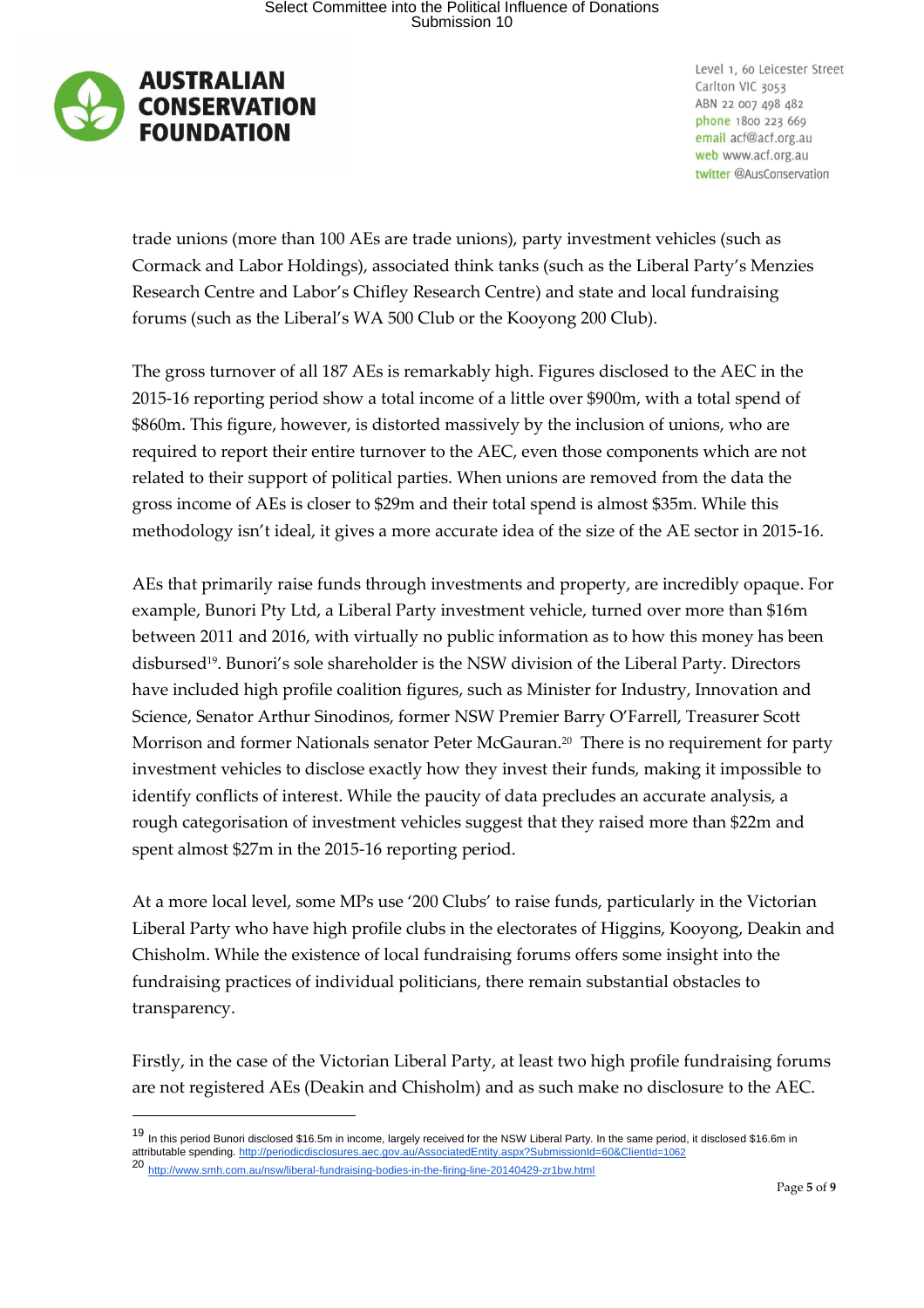

Secondly, while the Higgins and Kooyong clubs do report to the AEC, the discrepancy between total income and disclosed income is substantial, obscuring the source of donations. In the period analysed (2011-2016) the Kooyong 200 Club disclosed the source of just 16% of its donations, while for Higgins the figure is 13%. It is worth noting however, that where there is disclosure, property companies dominate donations to local AEs.

Beyond Associated Entities there are several unregistered branded entities that are operated as extensions of their respective state parties. Despite conducting AE-like fundraising activities, operations like the Deakin 200 Club (Liberal)<sup>21</sup>, the Platinum Circle (LNP)<sup>22</sup>, and Enterprise Victoria (Liberal)<sup>23</sup> are not registered as AEs and appear to have no formal legal existence. Funds raised by these entities are subsumed into wider party reporting, making it difficult to trace the sources of funds and how they are then distributed through the ecosystem of AEs, parties and candidates. Some of these organisations, however, do appear in the AEC data, suggesting that they present themselves as quasi-independent entities. For example, Minerals Council Australia reports donating \$12,000 to Enterprise Victoria and  $$2,700$  to the Platinum Club in its 2015-16 returns<sup>24</sup>.

## Limitations of AEC regulations

The overwhelming challenge in locating the links between corporate political spending and individual MPs is the way in which the regulatory system encourages opacity. The limitations of the disclosure regime are discussed in detail in the Dark Money report prepared by Get Up!<sup>25</sup> and Joo-Cheong Tham26, and have been a subject in the Joint Standing Committee on Electoral Matters' current inquiry into the conduct of the 2016<sup>27</sup> election and its 2010 inquiry into the funding of political parties and election campaigns $^{\rm 28}.$ 

-

<sup>21</sup> See below for more information on the Deakin 200 Club

<sup>22</sup> The Platinum Circle is a secretive fundraising forum run by Gold Coast LNP MPs Stuart Robert and Steve Ciobo. It is reportedly the biggest fundraising operation for the QLD LNP, apparently raising more than \$250,000 a year. Investigators report that "it is impossible for the entire money trail to be traced through party disclosure returns to the Australian and State electoral commissions." Se[e](http://www.goldcoastbulletin.com.au/news/gold-coast-fundraising-mps-stuart-robert-and-steve-ciobo-our-milliondollar-men/news-story/5818b842a47960f218e12d20530b8937) [http://www.goldcoastbulletin.com.au/news/gold-coast-fundraising-mps-stuart-robert-and-steve-ciobo-our-milliondollar-men/news](http://www.goldcoastbulletin.com.au/news/gold-coast-fundraising-mps-stuart-robert-and-steve-ciobo-our-milliondollar-men/news-story/5818b842a47960f218e12d20530b8937)[story/5818b842a47960f218e12d20530b8937](http://www.goldcoastbulletin.com.au/news/gold-coast-fundraising-mps-stuart-robert-and-steve-ciobo-our-milliondollar-men/news-story/5818b842a47960f218e12d20530b8937)

Enterprise Victoria is the Liberal Party's leading business networking forum" that connects "business and industry leaders with current and<br>Enterprise Victoria is the Liberal Party's leading business networking forum" that future leaders in State and Federal Parliament." Sponsorship packages to attend its networking and fundraising events are not publicly advertised. It co-hosts the Higgins 200 Club major annual fundraiser, the Annual Post-Budget Breakfast. See [http://enterprisevictoria.com.au.](http://enterprisevictoria.com.au/) It's worth noting that its website is owned outright by the Liberal Party of Australia (Victorian Division). See [https://www.whois.com/whois/enterprisevictoria.com.au.](https://www.whois.com/whois/enterprisevictoria.com.au) <sup>24</sup> <http://periodicdisclosures.aec.gov.au/Donor.aspx?SubmissionId=60&ClientId=27919>

<sup>25</sup> [http://cdn.getup.org.au/1969-Dark\\_Money.pdf](http://cdn.getup.org.au/1969-Dark_Money.pdf)

<sup>26</sup> <https://theconversation.com/profiles/joo-cheong-tham-157/articles>

<sup>27</sup> [http://www.aph.gov.au/Parliamentary\\_Business/Committees/Joint/Electoral\\_Matters/2016Election](http://www.aph.gov.au/Parliamentary_Business/Committees/Joint/Electoral_Matters/2016Election)

<sup>28</sup> [http://www.aph.gov.au/Parliamentary\\_Business/Committees/House\\_of\\_Representatives\\_Committees?url=em/political%20funding/report.htm](http://www.aph.gov.au/Parliamentary_Business/Committees/House_of_Representatives_Committees?url=em/political%20funding/report.htm)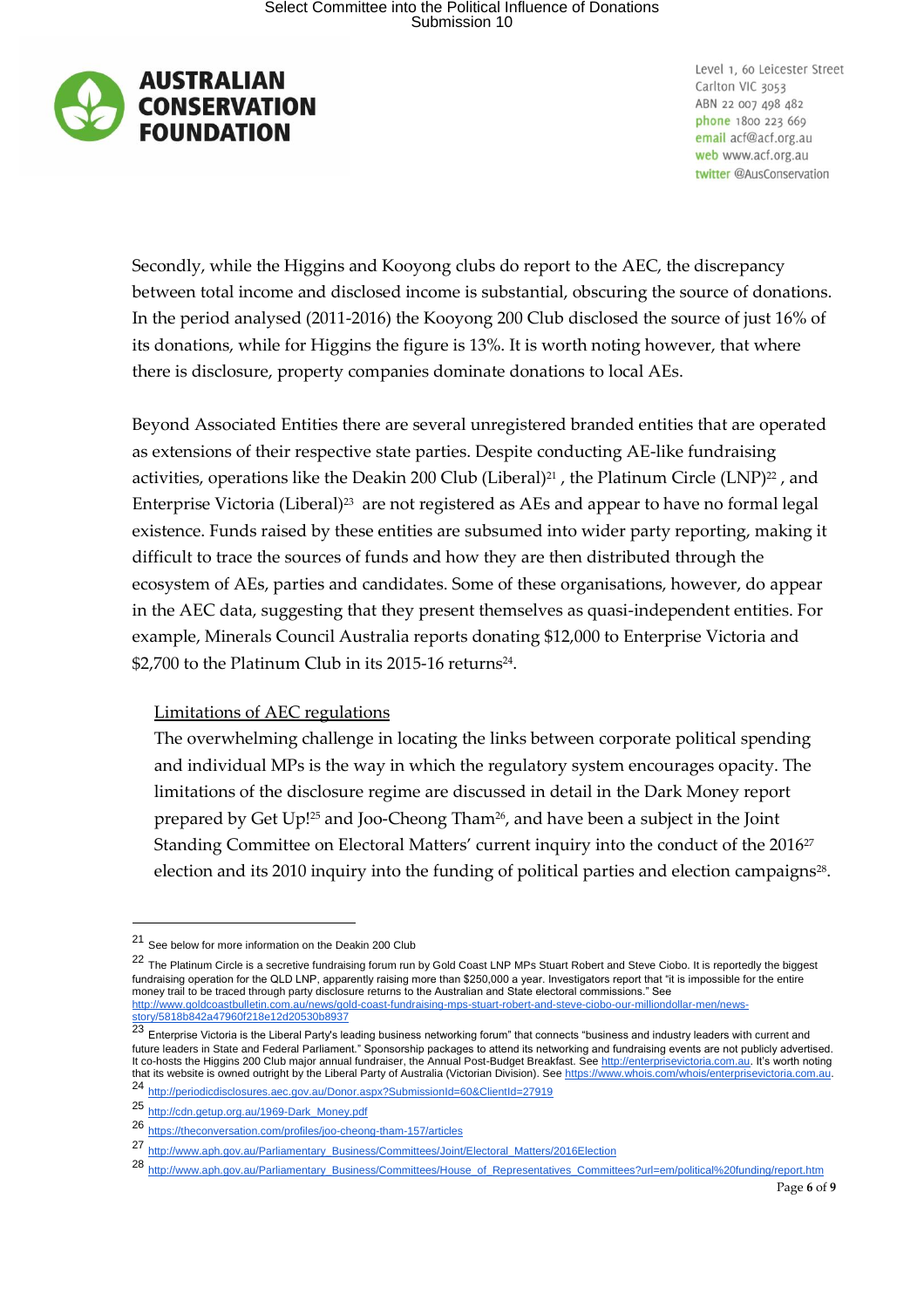

-

Level 1, 60 Leicester Street Carlton VIC 3053 ABN 22 007 498 482 phone 1800 223 669 email acf@acf.org.au web www.acf.org.au twitter @AusConservation

## High disclosure thresholds

Sources of political donations to political parties and their associated entities are made opaque by a relatively high disclosure threshold (currently \$13,200 indexed to inflation). Furthermore, there is no requirement to disclose aggregated donations from a single entity in a single reporting period. A donor can effectively hide their political influence through 'splitting' donations; giving multiple amounts under the threshold, to multiple party-affiliated AEs and party branches, at different times in the reporting cycle. Neither the donor nor the recipient are required to disclose the aggregate amount of these donations. This means that even where local fundraising efforts are conducted under the auspices of a registered AE, there are substantial gaps in the data. For example, the Kooyong 200 Club, an AE that fundraises on behalf of Josh Frydenberg only disclosed the source of 16% of its income from 2011-2016<sup>29</sup>.

#### Inaccurate and inadequate categorisation of income sources

The categorisation of income within the AEC system is an obstacle to analysing the relationships between the private sector, AEs and political parties. Within the AEC framework all income is marked either as 'donation' or 'other receipt'. All 'donations' are technically defined as gifts to the political parties. 'Other receipts' do not meet the legislative definition of a gift and include things like interest on investments, rent, union subscriptions or payment for services. In practice the distinctions between the two are blurred and there is a lack of consistency as to how the two categories are applied. One analysis found 80 cases in the 2014-15 financial year where donors had declared payments as a 'donation' and the parties had recorded the payments as 'other receipts.'<sup>30</sup> Furthermore the lack of nuance in the 'other receipts' category makes it difficult to trace accountability. The \$218,297 received by Cormack from BHP Billiton in 2015-16 is categorised as 'other receipts', which, while indicating that it is not a political donation per se, does not clarify what possibly legitimate service the company is purchasing from a Liberal Party fundraising vehicle and to what extent this particular transfer of funds differs from an explicit political donation.

<sup>29</sup> [http://www.abc.net.au/news/2016-02-19/\\$1.7m-of-political-donations-missing-from-party-disclosures/7178228](http://www.abc.net.au/news/2016-02-19/$1.7m-of-political-donations-missing-from-party-disclosures/7178228)

<sup>30</sup> [http://www.abc.net.au/news/2016-02-19/\\$1.7m-of-political-donations-missing-from-party-disclosures/7178228](http://www.abc.net.au/news/2016-02-19/$1.7m-of-political-donations-missing-from-party-disclosures/7178228)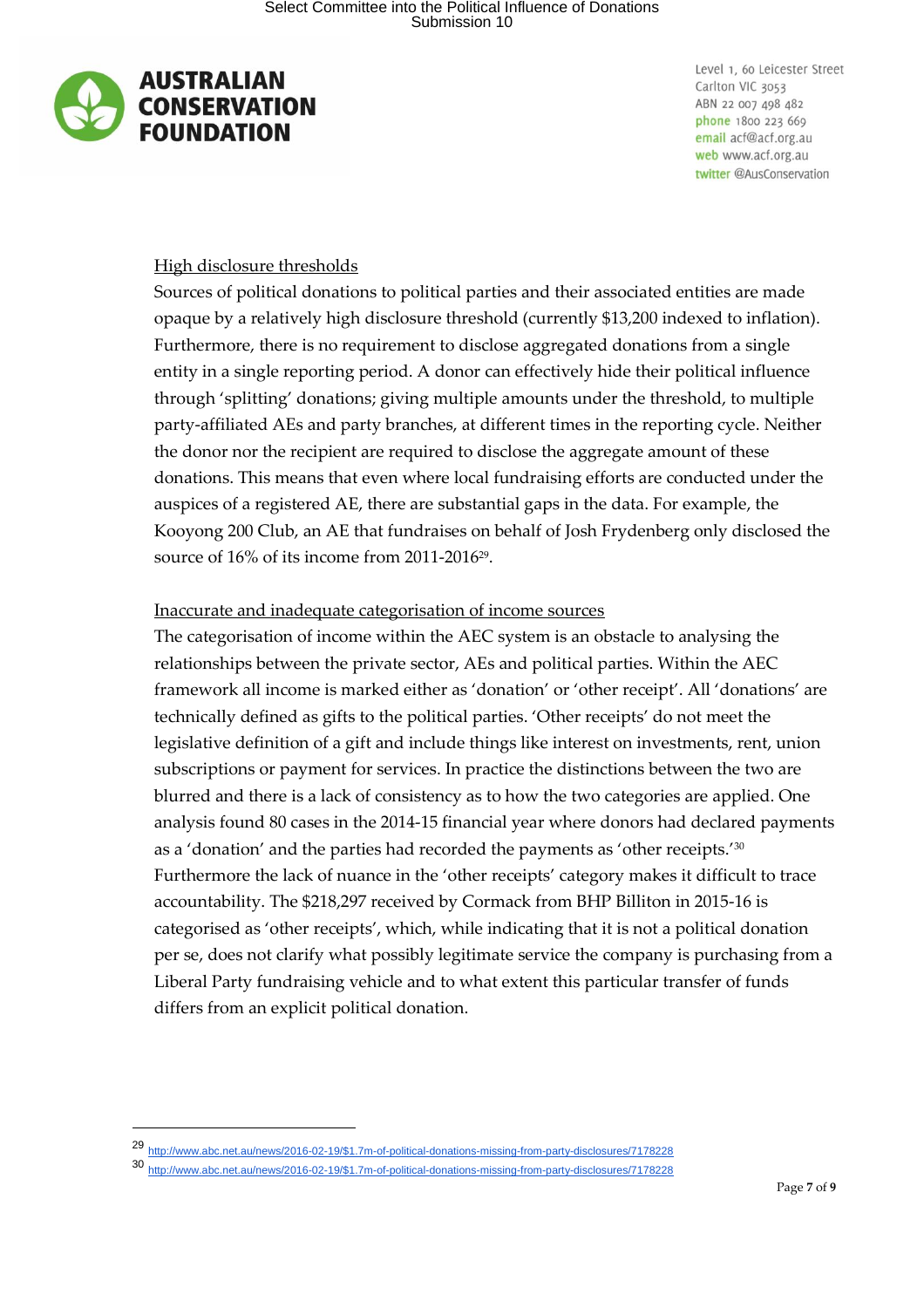

## Limited data on expenditure and cash flows

Donations are effectively laundered as money flows between different entities in each party's fundraising ecosystem, making tracing donations from source to ultimate beneficiary effectively impossible.

While political parties, donors and AEs disclose headline spending figures to the AEC, political expenditure by AEs and state party branches is not broken down geographically or by activity, making it unclear how much a party or an AE may be spending on specific campaign activities or in an individual electorate. Unlike comparable jurisdictions, such as the UK, there are no requirements for political parties to disclose campaign expenditure on a constituency or activity basis. Specific spending only appears in the AEC data where one entity donates an amount above the threshold to another entity, for example when a political party reports a disclosable donation from an associated entity. Even where this disclosure does occur, the public data can be incomplete and irreconcilable. For example, in the 2015-16 reporting cycle the Higgins 200 Club (a local AE established to support the Liberal member for the seat of Higgins) reported a total spend of \$133,229. In the same reporting cycle the Liberal Party of Australia (Victorian Division) reported receiving \$230,000 from the Club.

The deliberate complexity and opacity of the system is clearly a barrier to political accountability, especially when trying to map the direct influence of specific industries to specific policy makers. Despite these limitations though, a thorough examination of the available data does begin to sketch problematic behaviour by specific parliamentarians, that may be utilised in campaigning and advocacy activities aimed at defending the DGR status of environmental organisations and to draw attention to the influences exercised by industry on politics.

## **Safeguards against corruption**

While donations are one way in which our political system may be distorted, soft corruption can take a variety of forms. The consideration of how to best regulate political donations takes place in the context of a broader question of how to establish legislative frameworks which safeguard against corruption more broadly. While it is beyond the scope of this submission to detail these issues, we believe that a broader consideration of 'soft' corruption, its impact on decision making, and the safeguards which can minimise it, is urgently required, and that the principles of independence, control of discretion, transparency and